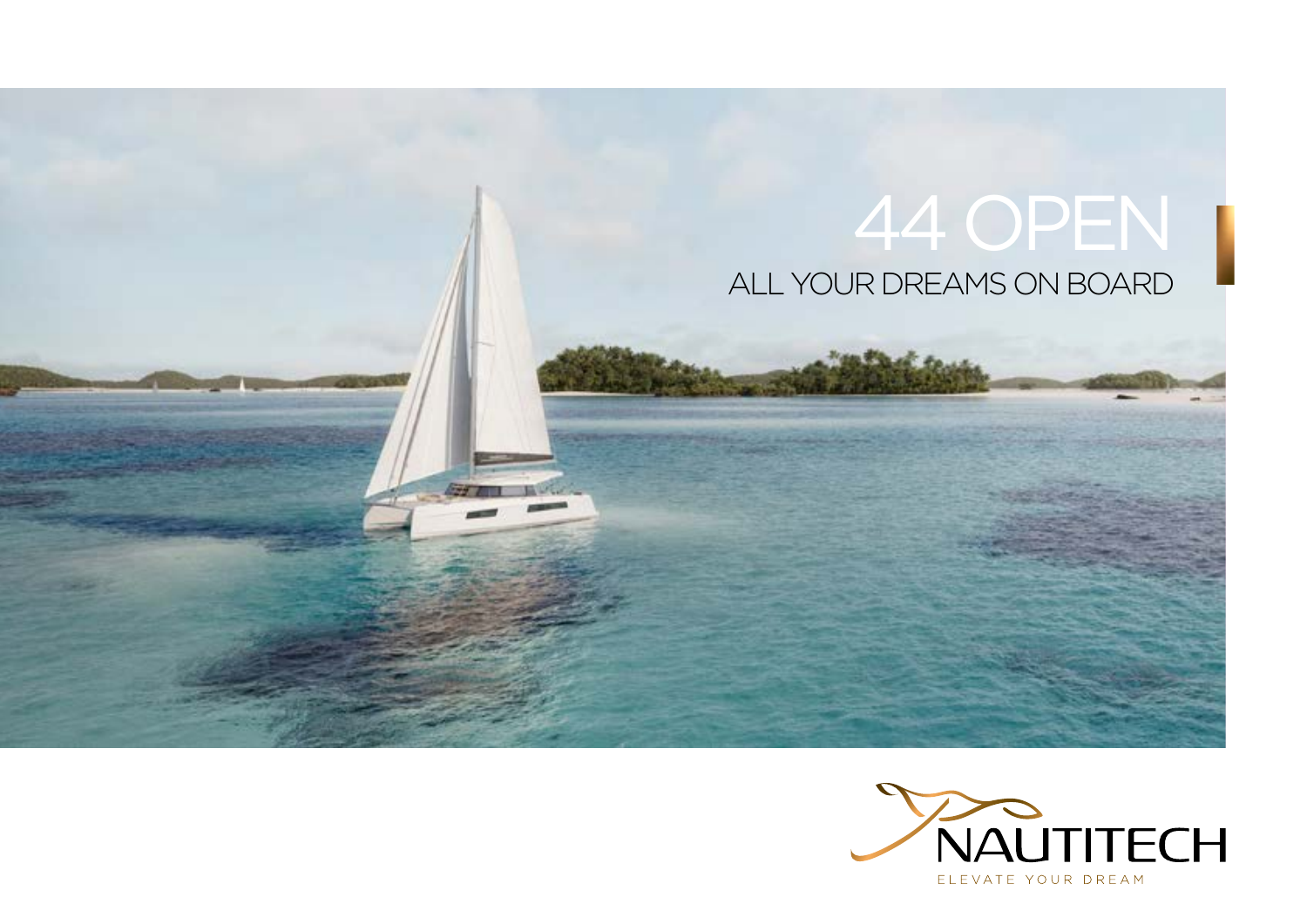A design focused on functionality combined with spaces, built around a central living element which reinvent conviviality on board. The multifunctional work surface creates the link between the different living areas and naturally becomes the heart of the boat. A sense of details and the ergonomics have been used to optimize the circulation on board and to preserve the right balance between the interior and the exterior.









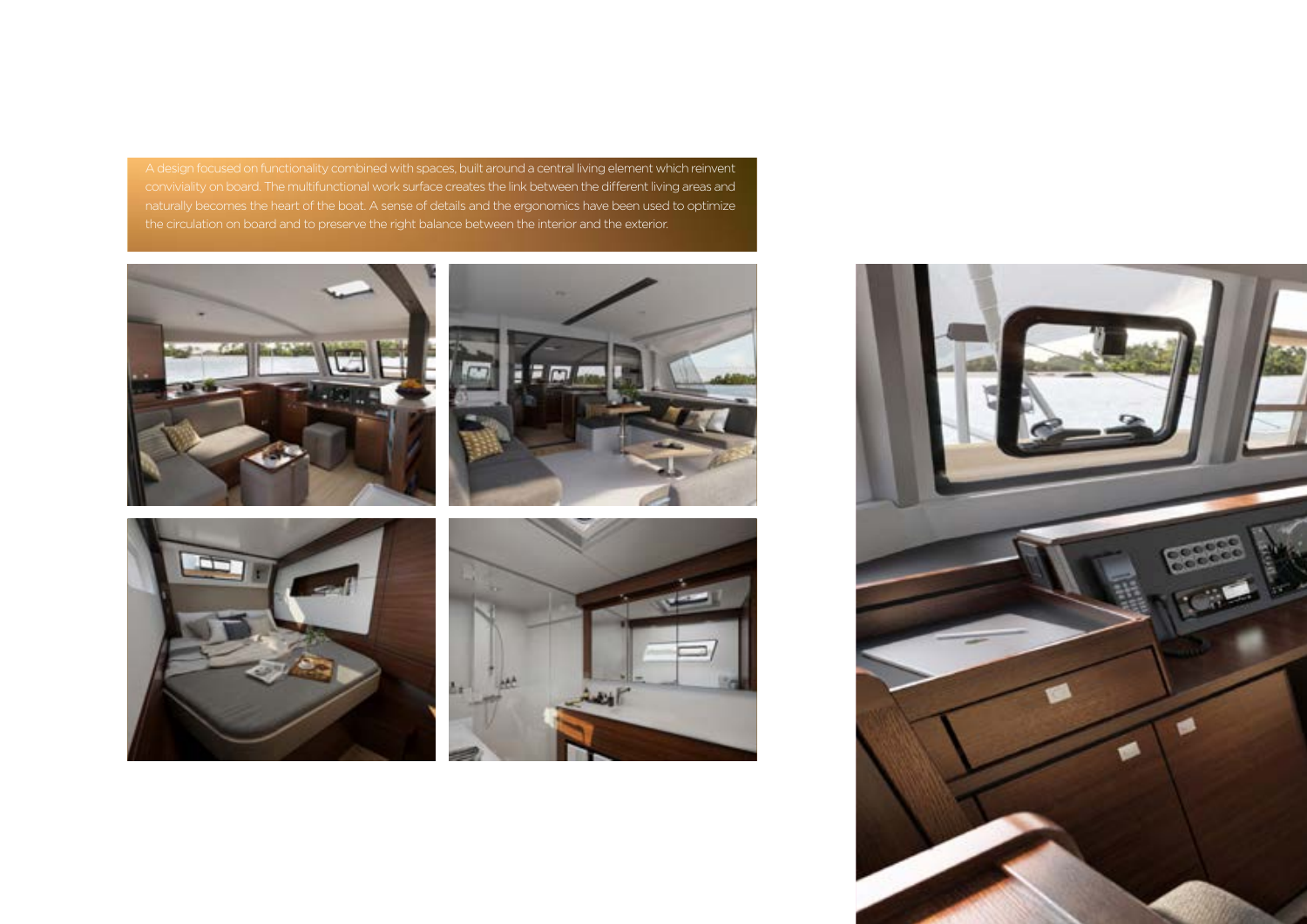### COMFORT | A UNIQUE LIVING SPACE

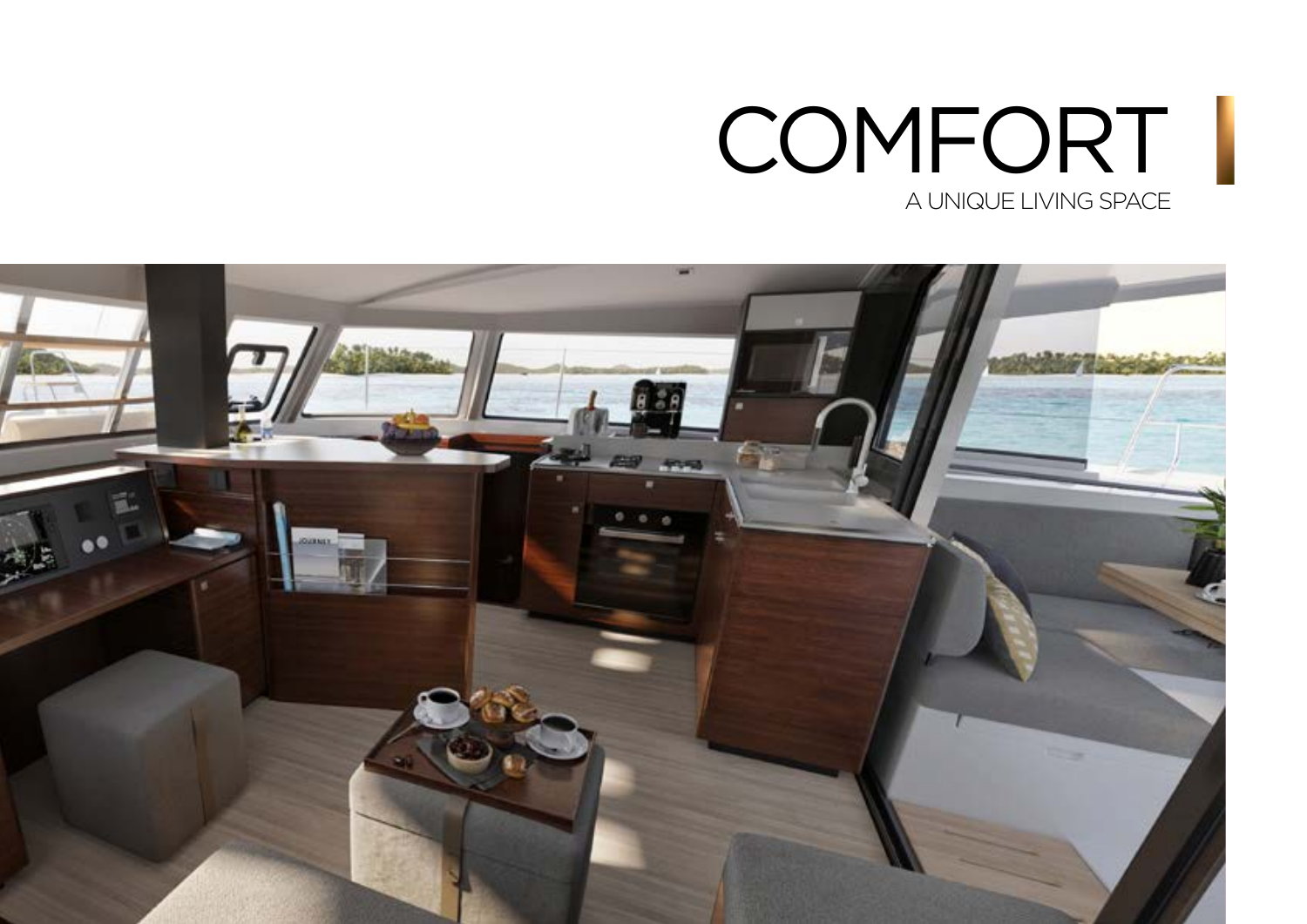

balanced catamaran. The helm stations have been designed to integrate all the functions necessary for navigation while fitting perfectly into the contemporary style of the boat. For greater comfort and safety, all maneuvers are made from the cockpit.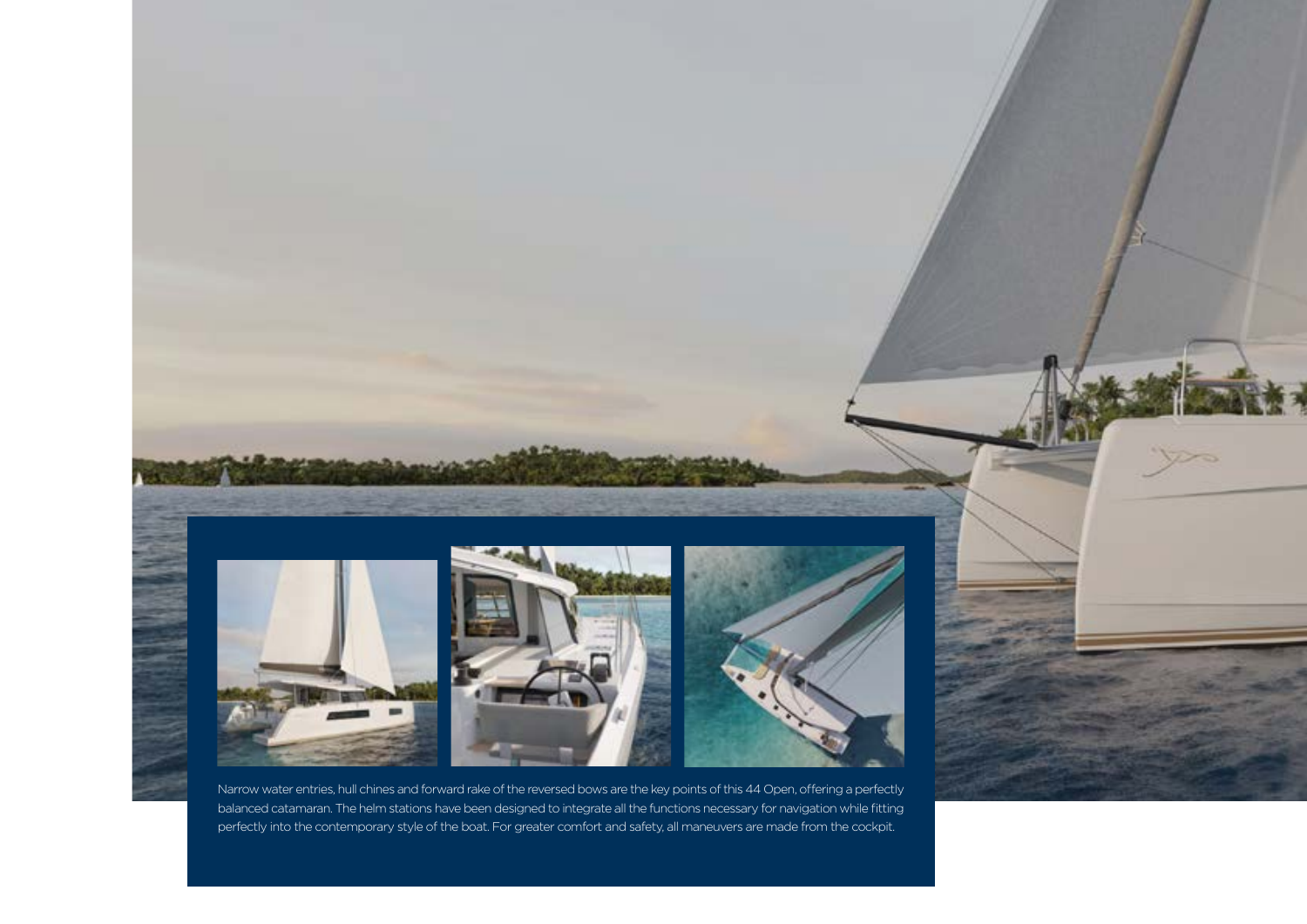## PERFORMANCE

**NAUTITECH** 

A DYNAMIC DESIGN, A MARKER OF RECOGNIZED PERFORMANCE

Nautitech DNA to offer a unique sailing experience. The design is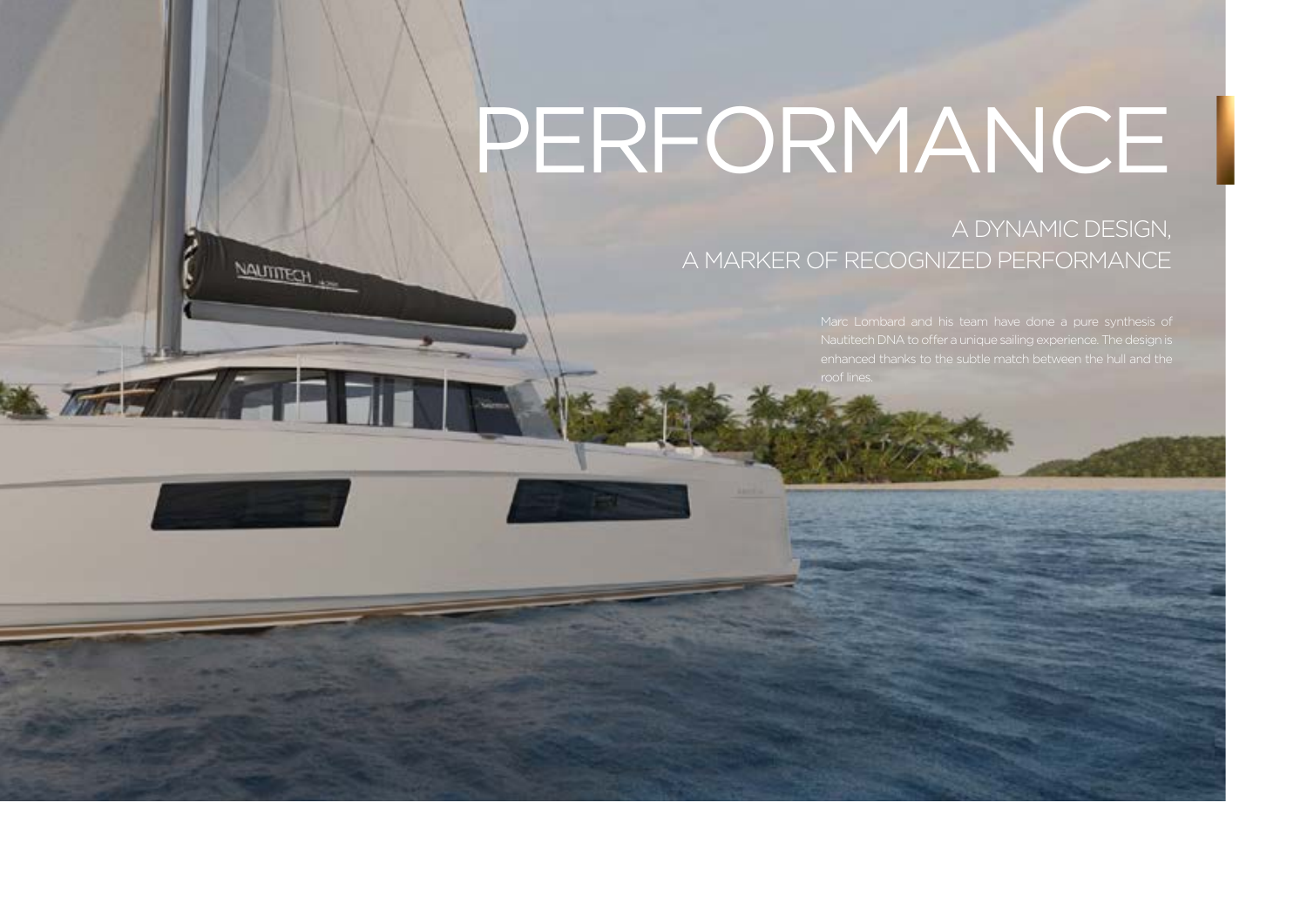







With family, friends or in couple, the spaces are designed to enjoy every moment of the day and offer a unique travel experience. The modularity and variety of equipment on board offer the possibility to configure this catamaran according to each program.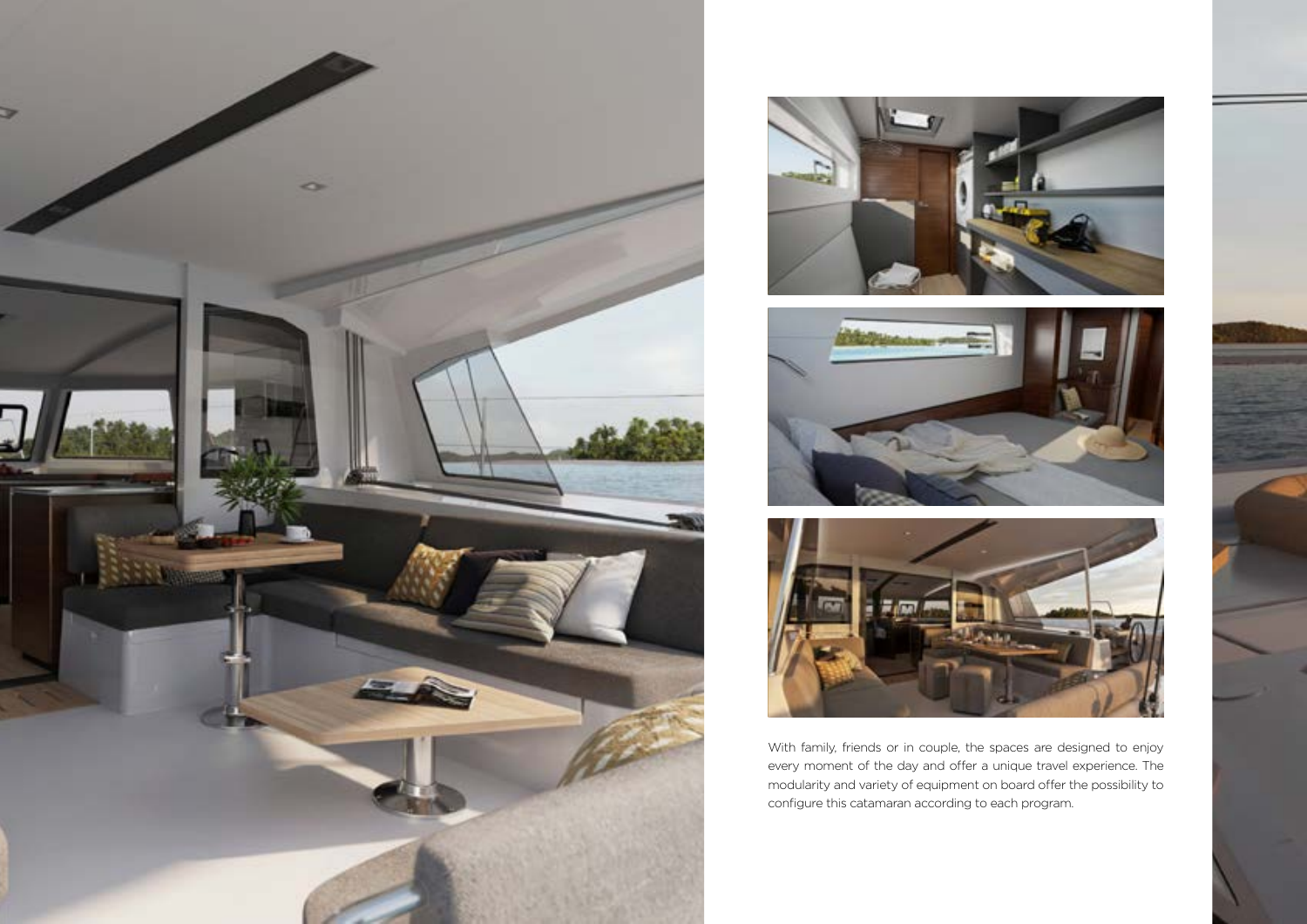# LIFESTYLE

SPACES MADE FOR YOUR TRAVEL DREAMS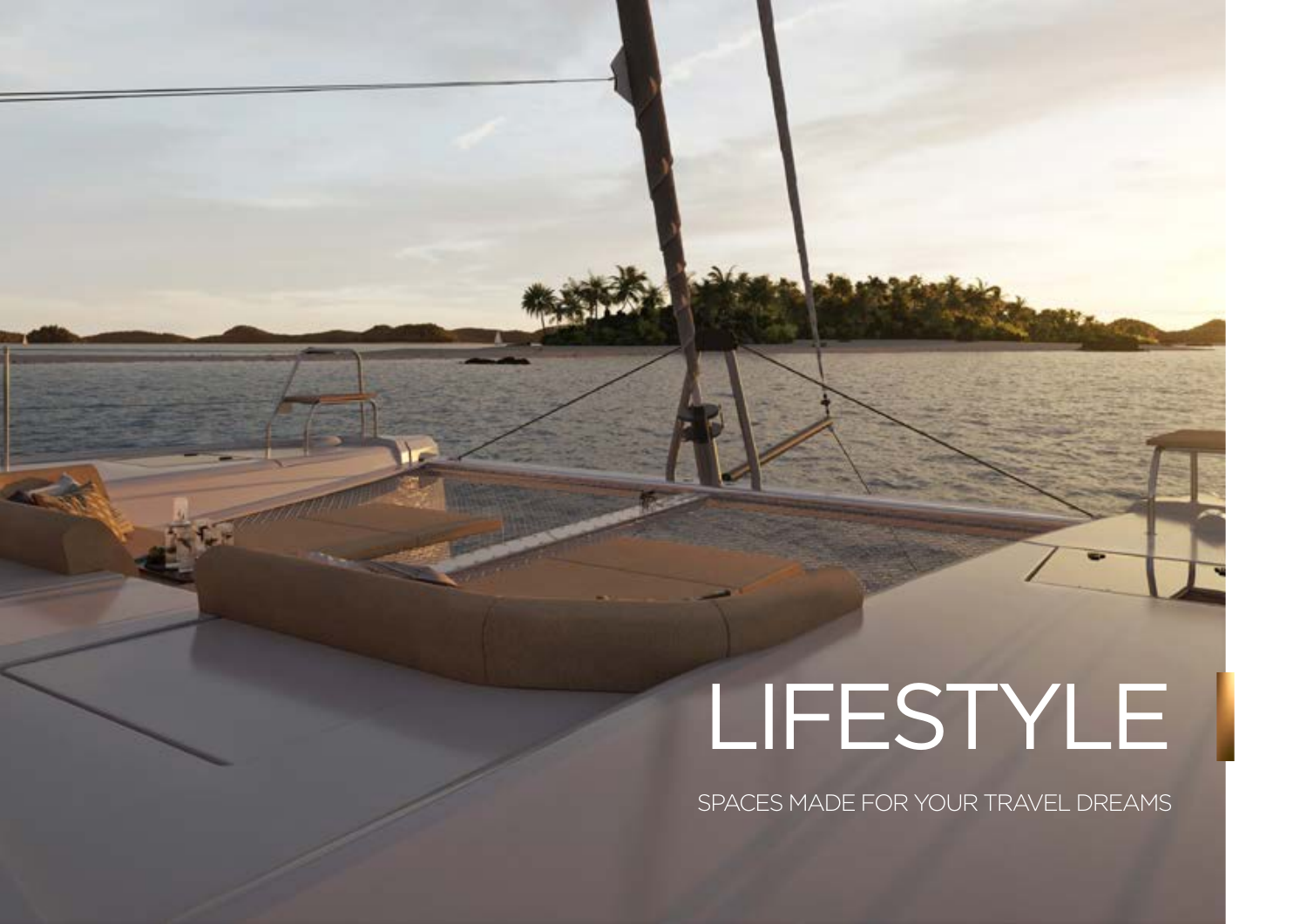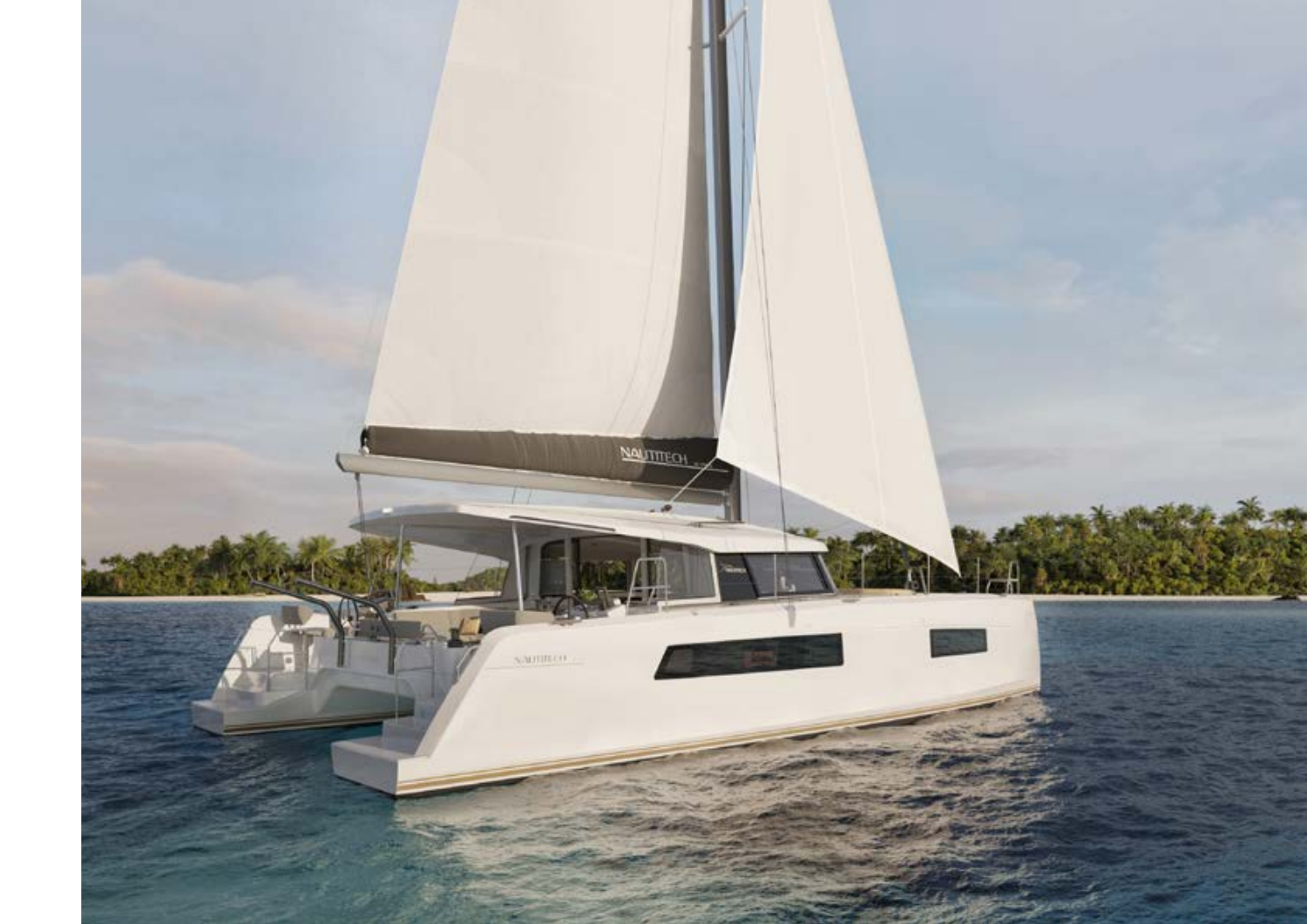









### TECHNICAL DATAS

| Length overall       | 13,30 m / 43'8"                    |
|----------------------|------------------------------------|
| Beam overall         | 7,36 m / 23'                       |
| Draft                | 1,45 m / 4'9"                      |
| Displacement (mLC)   | 10,7 t / 22 046 lbs                |
| Engine type          | Diesel, Saildrive                  |
| Engines              | 2 x 30 hp Volvo Penta              |
| Fuel capacity        | $2 \times 250$ L $/$ 2 x 66 us gal |
|                      |                                    |
| Fresh water capacity | 2 x 300 L / 2 x 79 us gal          |
| Cabins               | $2$ to $4$                         |
| <b>Berths</b>        | $4$ to $8$                         |
| Mainsail             | 72,5 $m^2$ / 775 sq ft             |
| Self-tacking solent  | 33,6 $m^2/$ 355 sq ft              |
| Architect            | Marc Lombard                       |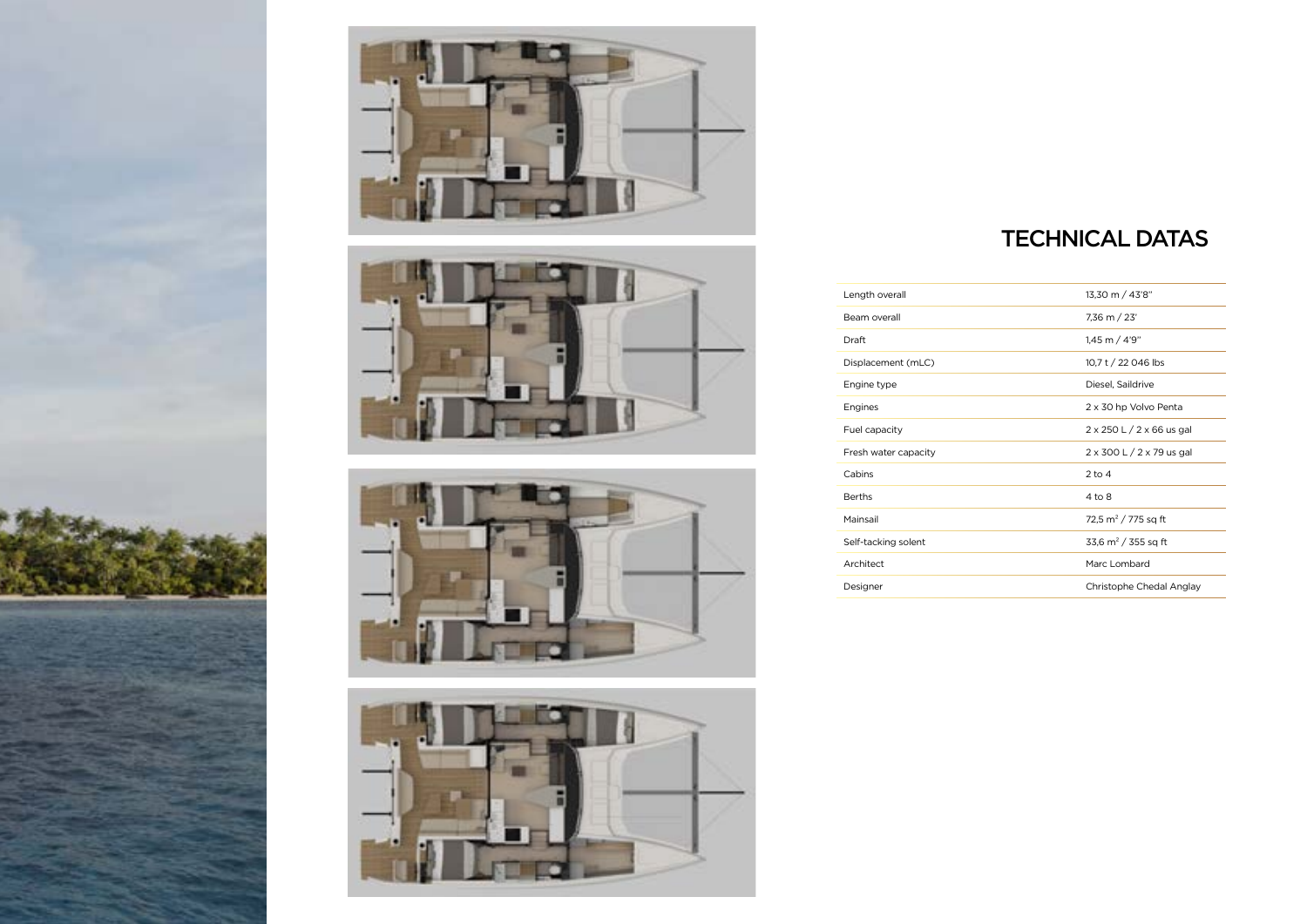## NAUTITECH MAKE **EXCELLENCY** YOUR STANDARD

#### NAUTITECH CATAMARANS: THE PERFECT BALANCE BETWEEN PERFORMANCE AND COMFORT

My relationship with NAUTITECH CATAMARANS, started in 2009 with the design of the Nautitech 54'. The brief was to create the perfect balance between performance and comfort, for private customers who are keen sailors but want the comforts of modern living too. We also wanted to appeal to sailors who charter a yacht, but do not want it to just be a floating caravan. What I mean by «performance» is genuine sensations at the helm, good top speed when conditions are favourable, and more specifically, high average speed upwind and downwind, without forgetting the important aspect of the time spent motoring, which is frequent with long-distance cruising. And all this without ever having to worry about safety in family navigation conditions. On deck everything is designed to be simple and reliable, easy to be manoeuvered by a reduced crew.

### Marc LOMBARD Naval Architect

### A LONG-TERM VISION PROMOTING EXCELLENCY

Running a successful shipyard is a dream come true for the team behind NAUTITECH CATAMARANS. Passion for the sea and shipbuilding is shared throughout every department, and this passion is a fundamental foundation for our company. We believe that navigation must be at the heart of a multihull's DNA. While the current market trend increasingly promotes the catamaran experience as a static one, we design boats that are remarkable when stationary and when blue water cruising. Our customers expect us to be able to sail by maximizing their experience on the water as well as the sensations felt. It is therefore imperative for us to project the future of our catamarans in solutions combining ease of use, comfort in navigation, performance, safety in all wind conditions.

Gildas LE MASSON CEO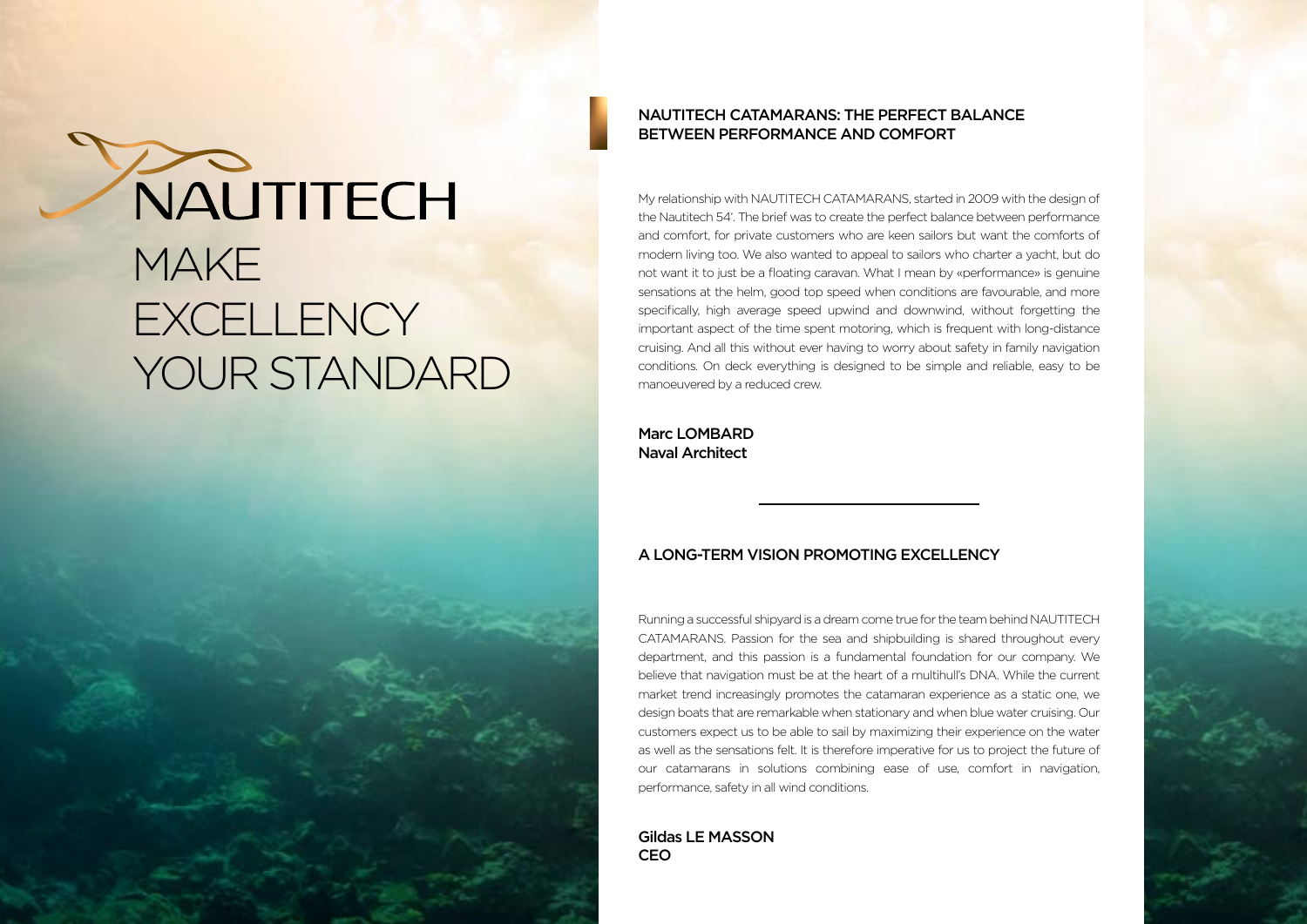

### THE BRAND

It is in Rochefort sur Mer, the very cradle of shipbuilding and naval architecture and birthplace of Pierre Loti, that NAUTITECH CATAMARANS has anchored its activity of construction of luxury catamarans. Anyone familiar with the world of multihulls can quickly appreciate the innovative nature of NAUTITECH CATAMARANS, the first manufacturer to understand and define the very spirit of a catamaran. Nautitech were also the first to propose the concept of open living onboard, that combines the saloon and cockpit into one spacious, functional living area. Understanding how important sensations at the helm are to their customers, NAUTITECH CATAMARANS places equal emphasis on sailing ability and comfort.